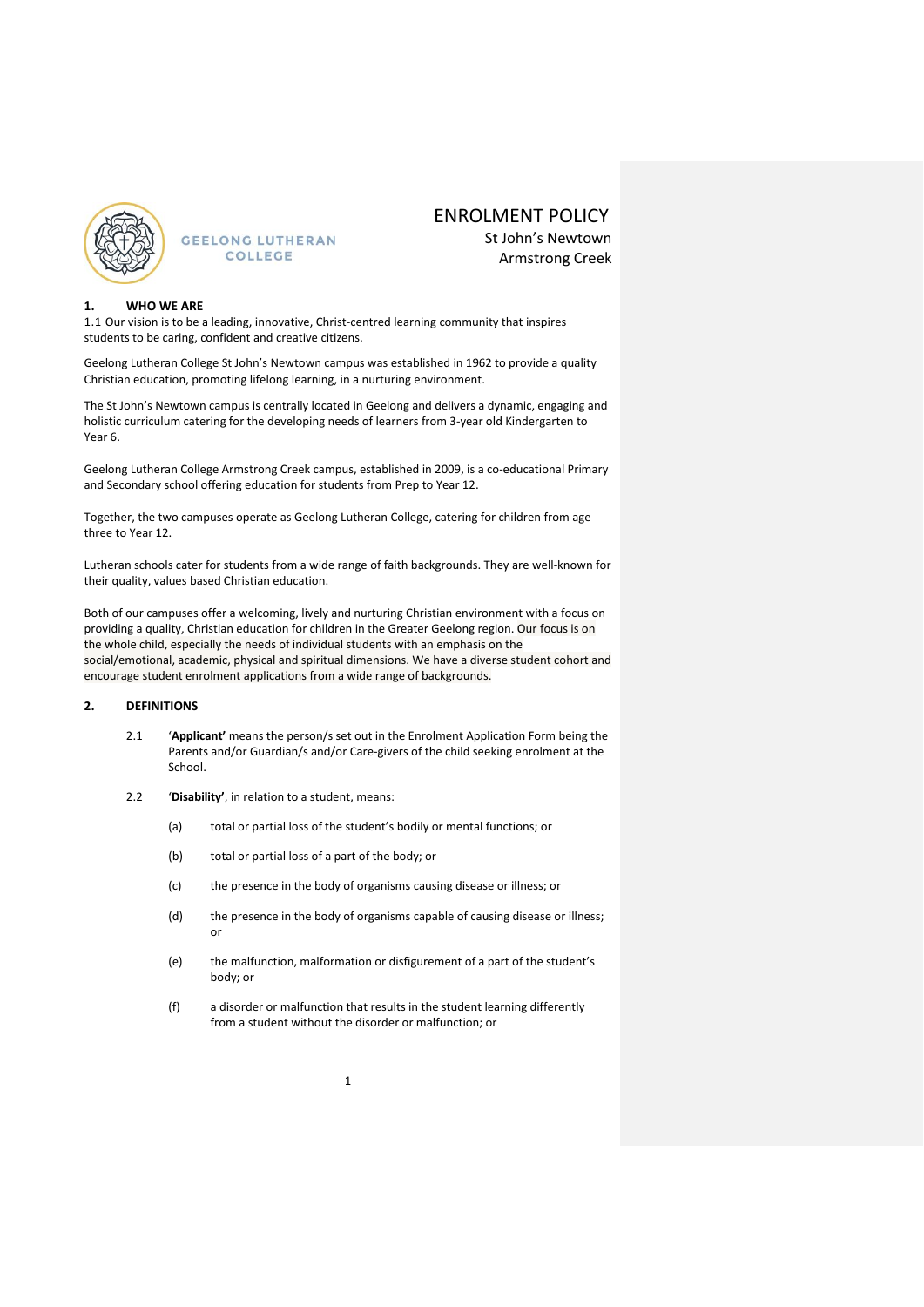

# ENROLMENT POLICY

St John's Newtown Armstrong Creek

- (g) a disorder, illness or disease that affects a student's thought processes, perception of reality, emotions or judgment or that results in disturbed behaviour.
- 2.3 **'Enrolment Agreement'** means the Agreement forming part of the Terms and Conditions of Enrolment by which the Applicant agrees to be bound.
- 2.4 **'Enrolment Application Form'** means the document which the Applicant is required to complete in order to be eligible to be considered for enrolment at the College.
- 2.5 **'Student'** means the student named in the Enrolment Application.
- 2.6 **'The Principal'** means the Head of College or their authorised representative.
- 2.7 **'The College'** means:

Geelong Lutheran College St John's Newtown, 33 Aberdeen St, Newtown 3220 ABN 98 973 678 779

and/or

Geelong Lutheran College Armstrong Creek, 2-38 Burvilles Rd. Armstrong Creek 3217 ABN 89 733 177 486

#### **3. RATIONALE**

3.1 The purpose of this policy is to provide clear and upfront information to a prospective Applicant regarding the conditions and priorities which relate to prospective enrolment at the College.

### **4. GENERAL**

- 4.1 The College offers a Christ-centred education service to applicants regardless of ethnic origin, gender, religion, ability or disability, subject to the terms of this policy.
- 4.2 Applicants are expected to support the mission, values, ethos and policies of the College.
- 4.3 The College will exercise its discretion in determining whether to make an offer of enrolment and enrolment decisions shall be based on a range of information and factors and determined on a case-by-case basis. Each case shall be judged on its merits, taking individual circumstances, finances and practical implications into account as well as:
	- (a) the physical numbers of currently enrolled students:
	- (b) the resources available to cater for the educational needs of students; and
	- (c) the willingness of the Student and the Applicant (where applicable) to comply with the College's policies and procedures.
- 4.4 An enrolment offer may be withdrawn, regardless of the availability of places, in situations where: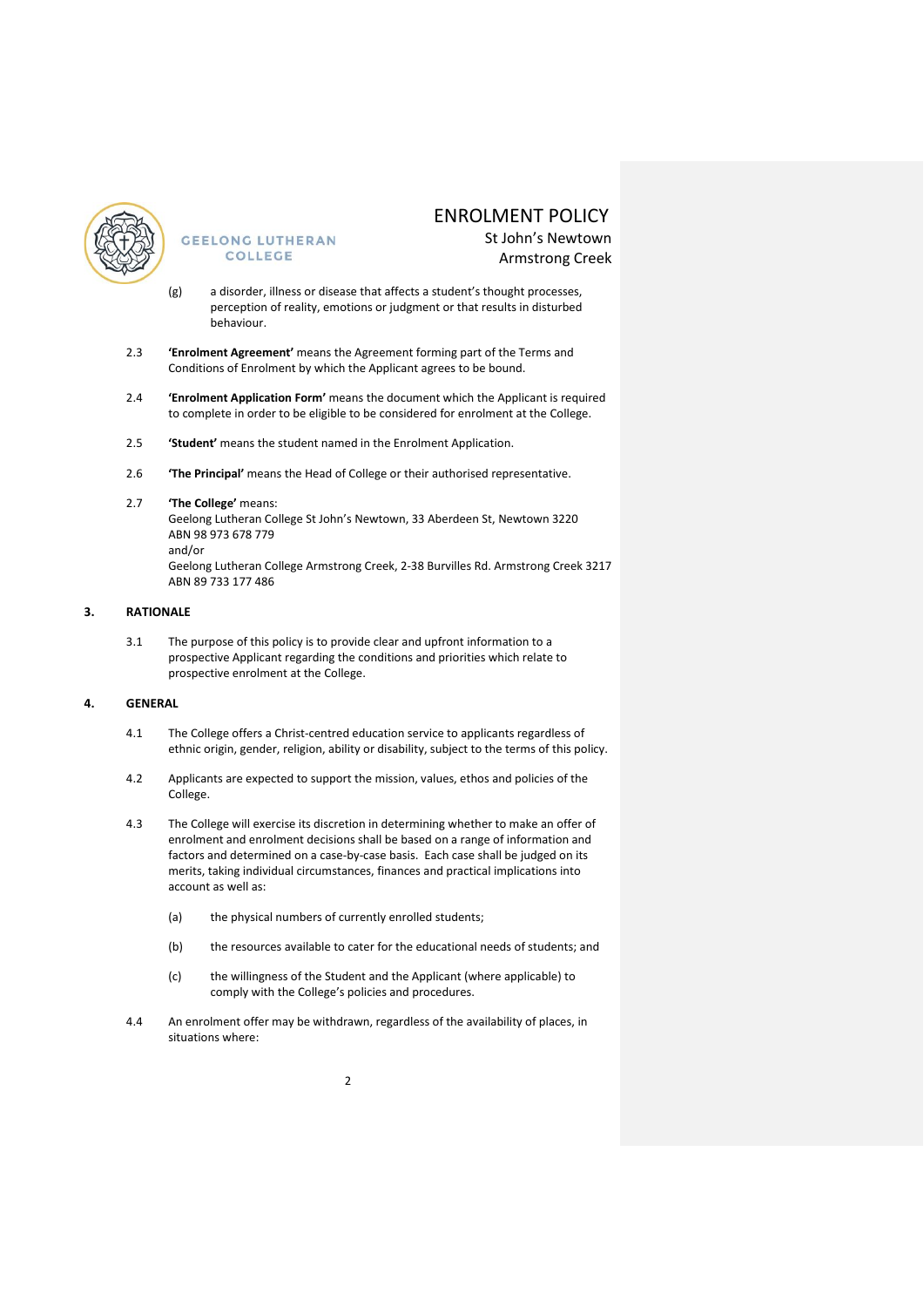

# ENROLMENT POLICY

St John's Newtown Armstrong Creek

- (a) relevant information is withheld or information provided is found to be inaccurate; or
- (b) there is a significant change in the circumstances of the Applicant and/or the Student which cannot be reasonably accommodated by the College. In these circumstances, all due consultation will take place with the Applicant and the Student involved, or.
- (c) the student's behaviour has adversely impacted the College community, or
- (d) the student's presence at the College places other members of the College community at risk, or
- (e) appropriate student welfare and disciplinary strategies have been implemented and no apparent improvement has been made, or
- (f) the continued presence of the student at the College is otherwise untenable.
- 4.5 In order to be enrolled as such in accordance with the requirements of the Department of Home Affairs as updated from time to time. To qualify, students must be:
	- (a) an Australian citizen.
	- (b) an Australian permanent resident.
	- (c) an approved visa holder; or
	- (d) a New Zealand citizen.

#### **5. PRIORITY ORDER OF ENROLMENT**

- All Applicants must submit an online Enrolment Application with supporting documentation as requested. Enrolment Applications will only be recorded on the provisional waiting list if the applicant has correctly submitted the online Enrolment Application.
- 5.1 At either St John's Newtown (P-Year 6) or Armstrong Creek (P Year 12), a Student's enrolment is continuous to Year 12 unless the Student is formally withdrawn. St John's Lutheran Kindergarten children receive priority enrolment to Prep at St John's Newtown.
- 5.2 At the discretion of the College, the College's legislative obligations and availability of places, some applications may be given preference on the waiting list on the basis of criteria such as:
	- (a) Children of families where the parent(s) and/or children are active members of a congregation of the Lutheran Church of Australia or otherwise adherents to the Lutheran faith;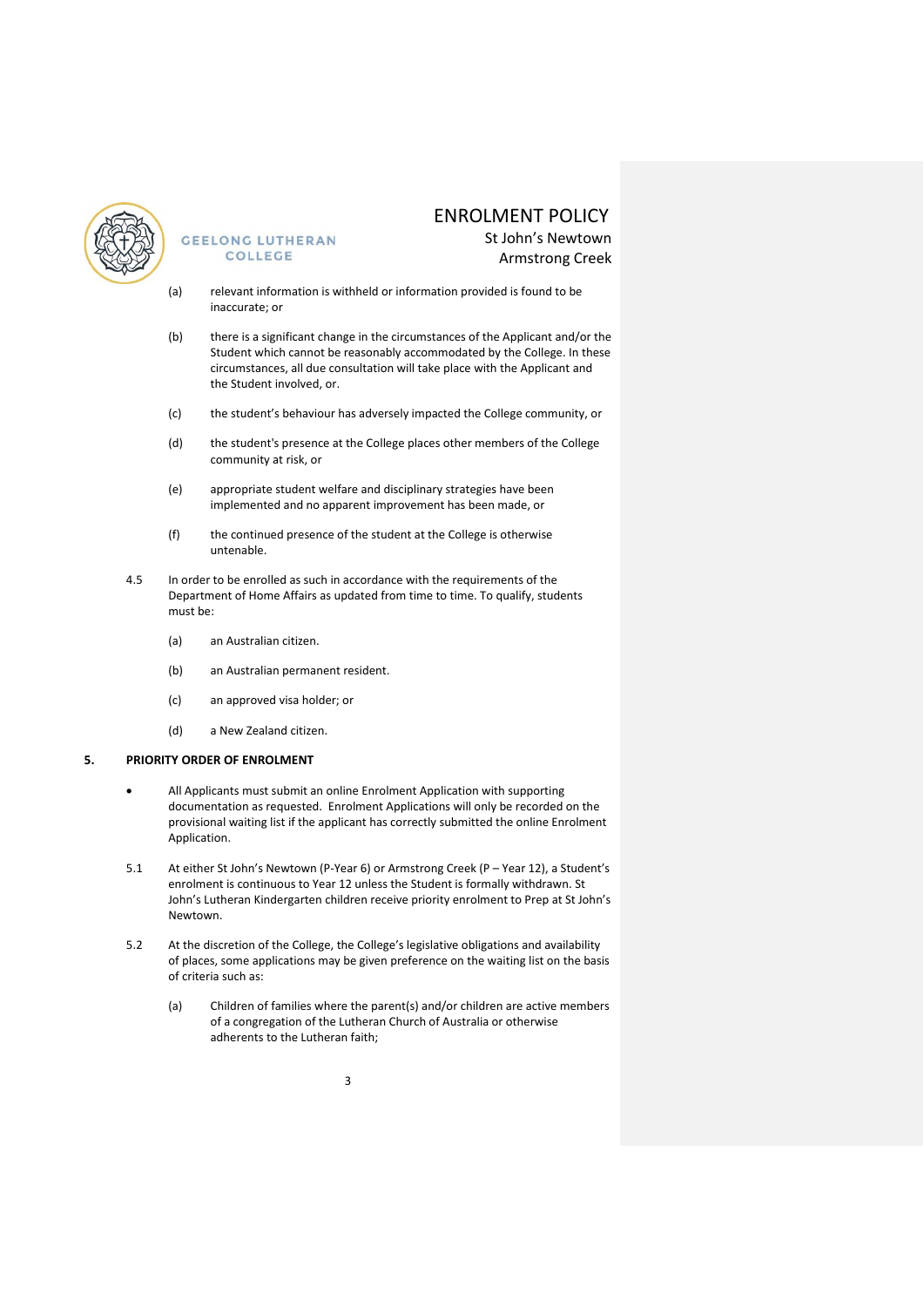

# ENROLMENT POLICY

St John's Newtown Armstrong Creek

- (b) Siblings of current or former students of the College.
- (c) Students proceeding from GLC St John's Newtown.
- (d) Children of GLC St John's Newtown and GLC Armstrong Creek staff members.
- (e) Students from other schools associated with the Lutheran Church of Australia including St Paul's Lutheran Kindergarten Grovedale.
- (f) Date of Enrolment Application.
- 5.3 The College reserves the right to refuse an application or remove an application from the waiting list if there are reasonable grounds for doing so.

#### **6. ENROLMENT PROCEDURE**

- 6.1 The enrolment procedure is as follows:
	- (a) The Applicant is required to submit the Enrolment Application Form completed by - both parents / guardians unless a court order as provided to the College provides otherwise, (or a biological parent / guardian is deceased or lost capacity) - or another person as nominated by a court order provided to the College
	- (b) pay any fees, submit a copy of the most recent school report, NAPLAN reports, a copy of their birth certificate, and provide any additional information requested by the College to satisfy its government reporting obligations.
	- (c) Applications are received and recorded on the provisional waiting list
	- (d) The College will send an email to the applicant acknowledging the receipt of their application.
- 6.2 Upon receipt of an Enrolment Application Form:
	- (a) The Student's name is registered on the future list for the year and the year level nominated.
	- (b) An interview with the Principal, Head of Primary or Head of Secondary or delegate is arranged.
	- (c) Any special needs are noted and discussed with parents. The Applicant may be required to provide additional information before the process can continue to ensure that the College has sufficient information to properly consider the Application.
- 6.3 A formal offer of a place at the College may be made, once all required information has been provided, after the interview.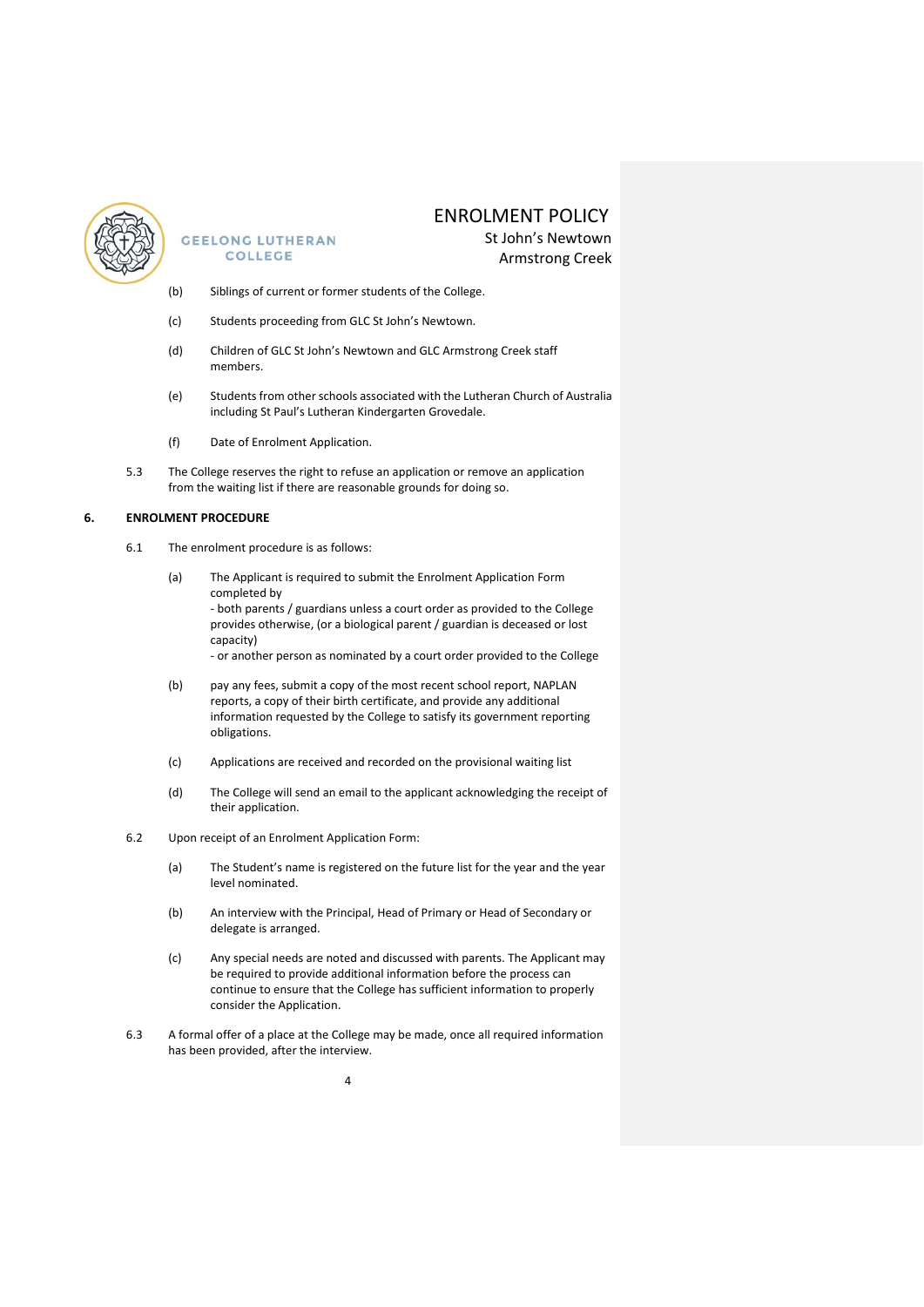

## ENROLMENT POLICY

St John's Newtown Armstrong Creek

- After an offer has been made, the payment of a non-refundable Enrolment Deposit secures the enrolment.
- 6.5 If a student is withdrawn, the family are required to notify the College as per the Enrolment Contract. If the student has not yet commenced at the College, the Enrolment Deposit is forfeited.
- 6.6 It is assumed that Year 6 students graduating from the Primary School at GLC Armstrong Creek will automatically continue to the Secondary School. No reenrolment is required. If a Student is being withdrawn, the family are required to notify the College as per the Enrolment Contract.
- 6.7 GLC St John's Newtown students are required to submit an online application form (no fee payable) and complete an informal interview to become a student at GLC Armstrong Creek.

### **7. REASONABLE ADJUSTMENTS**

- 7.1 Where information obtained by the College indicates that a Student has a disability, the Principal will consult with the Student and the Applicant to determine whether the disability would affect the Student's ability to participate in or derive substantial benefit from the educational program at the College. Following the consultation process, the College will assess whether it is necessary to make an adjustment, and whether that adjustment is reasonable.
- 7.2 The College will consider relevant circumstances and interests when identifying what is a reasonable adjustment, including the following:
	- (a) the nature of the Student's disability and level of needs;
	- (b) the information provided by, or on behalf of, the Student about how the disability affects the Student's ability to participate;
	- (c) views of the Student, or an associate of the Student, about whether a proposed adjustment is reasonable and will enable the Student with a disability to access and participate in education and training opportunities on the same basis as students without disabilities;
	- (d) information provided by, or on behalf of, the Student about his or her preferred adjustments;
	- (e) the effect of the proposed adjustment on the Student, including the Student's ability to participate in courses or programmes and achieve learning outcomes and independence;
	- (f) the effect of the proposed adjustment on anyone else affected, including the education provider, staff and other Students; and
	- (g) the costs and benefits of making the adjustment.

**Commented [MOORES1]:** Making reasonable adjustments for a child with a disability is a legal requirement. If your school is considering refusing a child enrolment on the basis of a disability, we recommend that you obtain legal advice prior.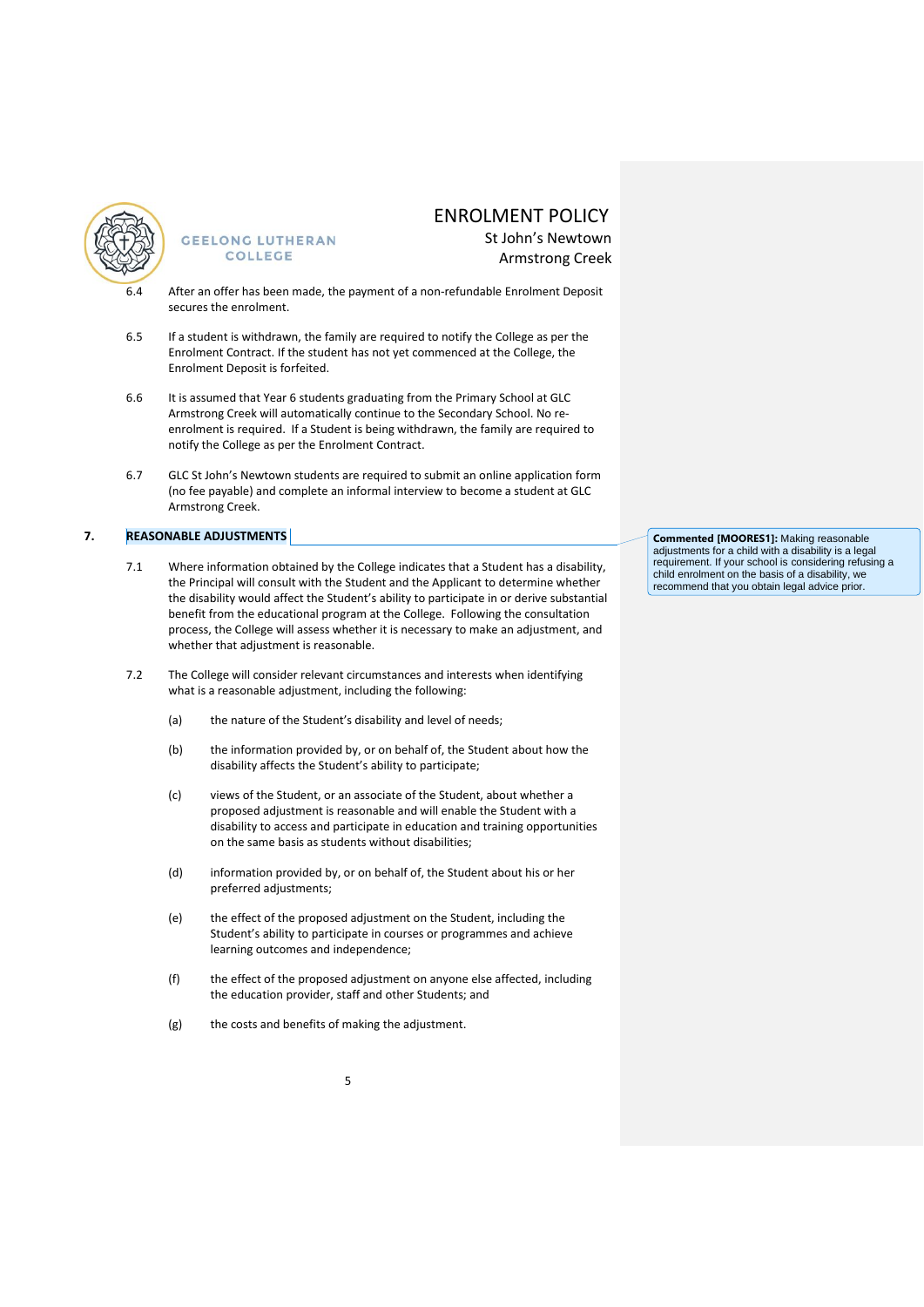

## ENROLMENT POLICY

St John's Newtown Armstrong Creek

- The Principal may require the Applicant to provide medical, psychological or other reports from external specialists, and/or require an independent assessment of the Student to enable the College to determine what adjustments are necessary and whether they are reasonable (having regard to the criteria above for determining reasonable adjustments).
- 7.4 If reasonable adjustments are necessary to enable a Student to enrol in or participate at the College, the College will make those adjustments to the extent that they do not involve unjustifiable hardship. In determining whether an unjustifiable hardship would be imposed on the College, the Principal will consider the relevant circumstances of the case, including:
	- (a) the nature of the benefit or detriment likely to accrue or be suffered by any persons concerned (such as other students, staff, the School community, the Student and the family of the Student). This includes (without limitation):
		- (i) costs resulting from the Student's participation in the learning environment, including any adverse impact on learning and social outcomes for the Student, other students and teachers;
		- (ii) benefits deriving from the Student's participation in the learning environment, including positive learning and social outcomes for the Student, other students and teachers;
	- (b) the effect of the disability of the Student;
	- (c) the College's financial circumstances and the estimated amount of expenditure required to be made by the College - including costs associated with additional staffing and the provision of special resources or modification of the curriculum;
	- (d) the impact of the adjustments on the College's capacity to provide education of high quality to all students while remaining financially viable;
	- (e) the availability of financial and other assistance to the College (such as financial incentives, subsidies or grants available to the College as a result of the Student's participation); and
	- (f) the nature of the Student's disability, his or her preferred adjustment, any adjustments that have been provided previously and any recommended or alternative adjustments.
- 7.5 The Principal will discuss with the Student and his or her family (as appropriate) the concerns that it has regarding any proposed adjustment that would cause unjustifiable hardship to the College.
- 7.6 If the Principal is satisfied the Student and the Applicant (as appropriate) have been sufficiently consulted and:
	- (a) adjustments required are not reasonable.